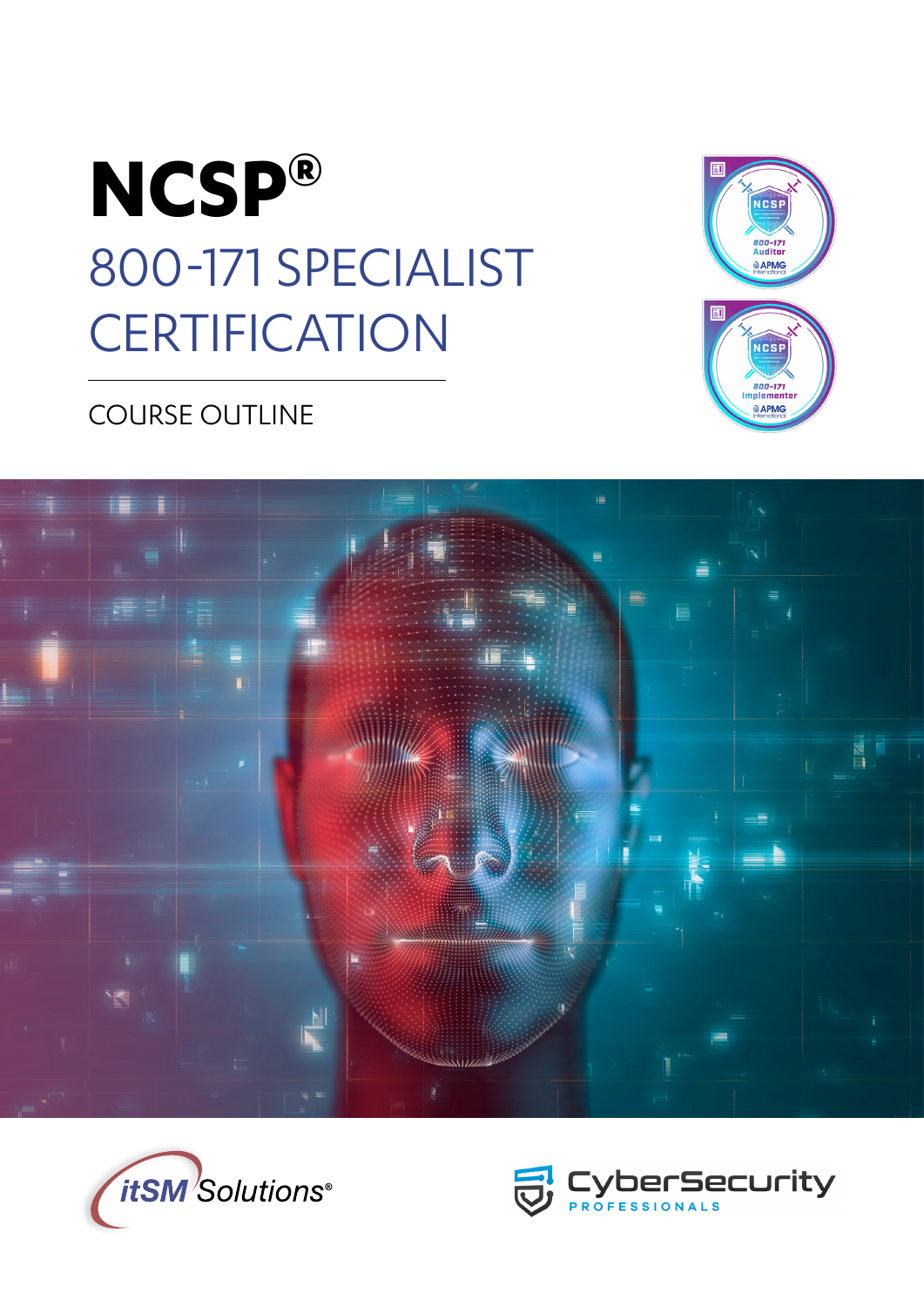## **Course Organization**

**Chapter 1,** Course Introduction – introduces the course and its conduct, followed by a lesson that sets the stage for the rest of the material. Lessons in this chapter include:

- Course Organization
- Setting the Stage

**Chapter 2,** Managing Risks in the Digital Age – introduces students to enterprise risk management and the COSO Principles. Lessons in this chapter include:

- Enterprise Risk Management Framework
- COSO Overview
- Enterprise Risk Management Framework Applied

**Chapter 3,** Cybersecurity within a System – introduces systems thinking and the Service Value Management System (SVMS) that includes the Z-X Model. Lessons in this chapter include:

- The importance of Systems Thinking
- Governance & Culture and Strategy & Objectives
- Service Value Management System
- Z-X Model Overview

**Chapter 4,** Z-X Model Capabilities – probes the details of the Z-X Model and the relationship to existing organizational capabilities. Lessons in the chapter include:

- Z-X Model Plan
- Z-X Model Design
- Z-X Model Build & Deploy
- Z-X Model Operate & Improve

**Chapter 5,** Adapt – introduces the first part of AIO, Adapt that introduces the Goal Question Metric approach to develop appropriate metrics for the cybersecurity implementation. Lessons in this chapter include:

- Overview of AIO
- Cybersecurity Adopt & Adapt
- Adapt in the Context of the Z-X Model
- Preparations to Implement
- Project Approach w/GQM
- Metrics, Measurement & Balance